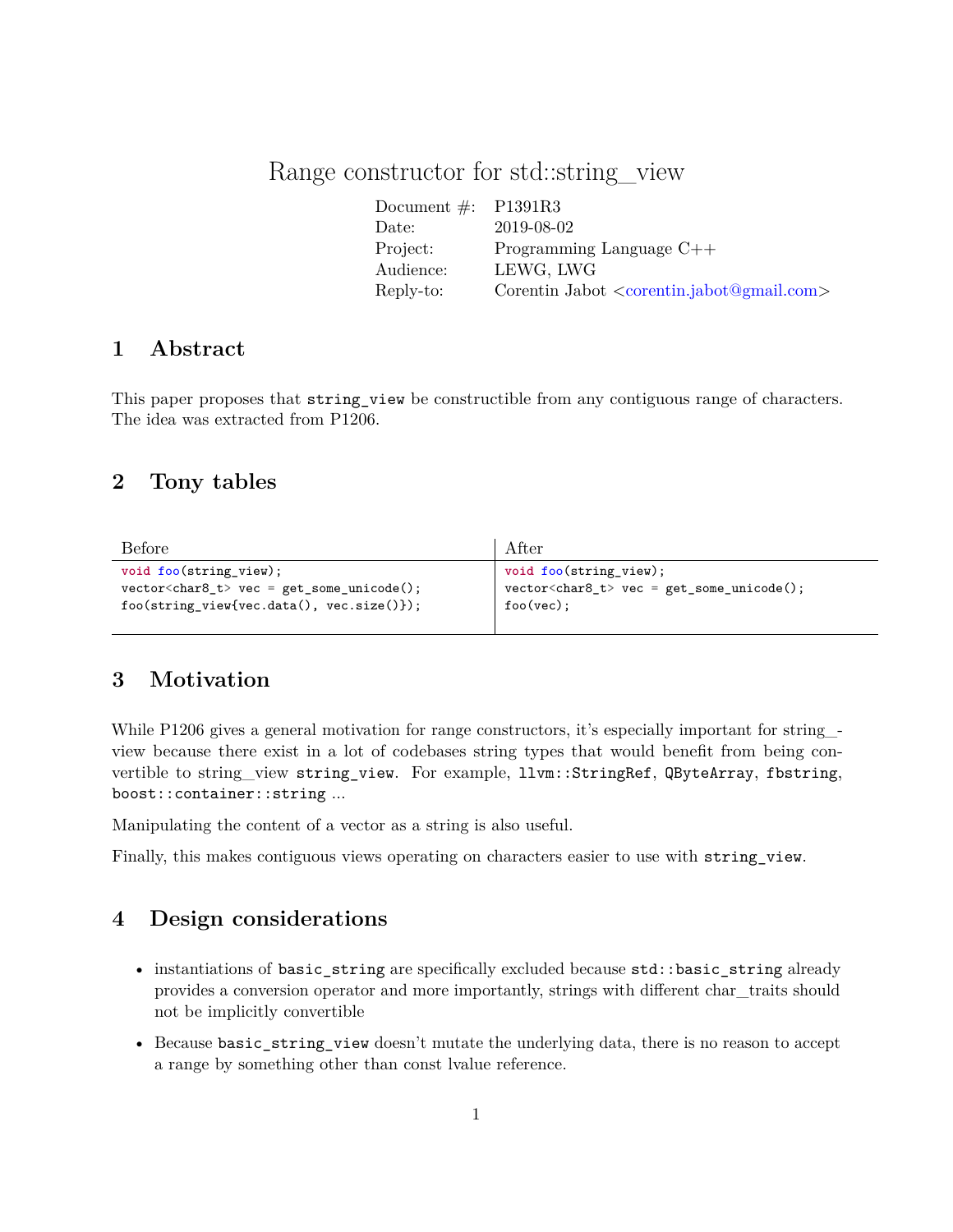• The construction is implicit because it is cheap and a contiguous range of character is the same platonic thing as a string\_view.

### **5 Arrays and null terminated strings**

During review by LWG, it was noticed that the proposed change introduces this arguably surprising behavior:

```
char const t[] = "text";std::string_view s(t); // s.size() == 4;
std::span<char> tv(t);
std::string_view s(tv); // s.size() == 5;
```
This is not an ambiguity of the overload set but rather a consequences of both null-terminated terminated strings and array of characters being both sequence of characters with array of characters implicitly convertible to pointers.

To be consistent with  $C++17$  and not introduce a behavior change, we make sure arrays of characters decay to const charT\*. We think this proposed design is consistent with existing practices of having to be explicit about the size in the presence of embedded nulls as well as the general behavior of C functions, and does not introduce a new problem - how unfortunate that problem might be. It is also worth noting that while embedded nulls have a lot of known usages they are not the common case.

Finding a better solution to that problem is not possible at the level of this proposal and would require major breaking language changes.

# **6 Proposed wording**

Change in **[string.view] 20.4.2**:

```
template<class charT, class traits = char_traits<charT>>
class basic_string_view {
public:
    [...]
    // construction and assignment
    constexpr basic string view() noexcept;
    constexpr basic_string_view(const basic_string_view&) noexcept = default;
    constexpr basic_string_view& operator=(const basic_string_view&) noexcept = default;
    constexpr basic_string_view(const charT* str);
    constexpr basic_string_view(const charT* str, size_type len);
```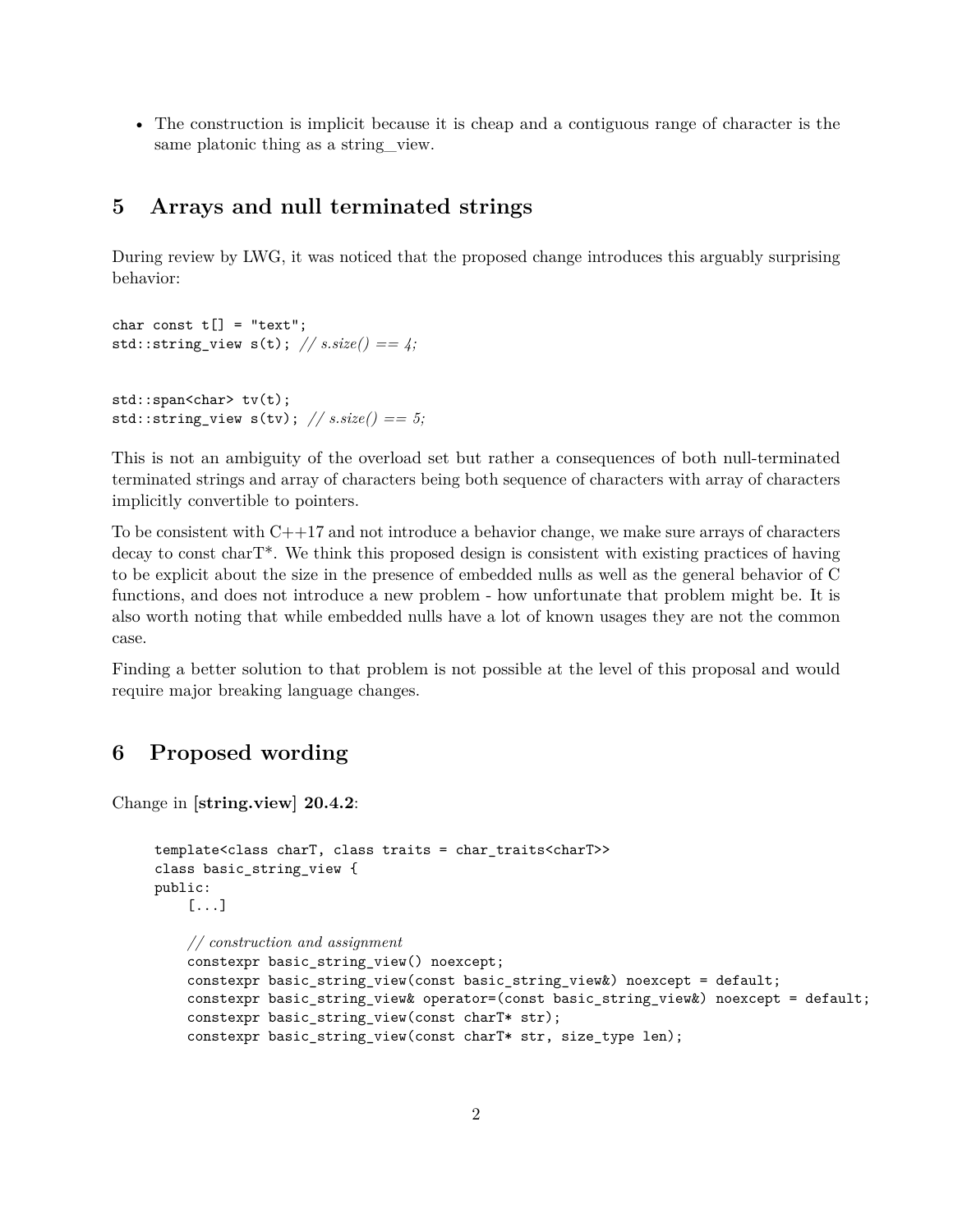```
template <class R>
    constexpr basic_string_view(const R& r);
    template <class It, class End>
    constexpr basic_string_view(It begin, End end);
    [...]
};
template<class R>
basic string view(const R&)
 -> basic string view<ranges::range value t<R>>;
template<class It, class End>
basic_string_view(It, End) -> basic_string_view<remove_reference_t<iter_reference_t<It>>>;
```
Change in **[string.view.cons] 20.4.2.1**:

### Add after 7

```
template <class R>
constexpr basic_string_view(const R& r);
```
### *Constraints:*

- const R satisfies ranges::ContiguousRange,
- const R satisfies ranges::SizedRange,
- is\_same\_v<ranges::range\_value\_t<const R>, charT> is true,
- is\_convertible\_v<const R&, const charT\*> is false,
- If the qualified-id R::traits type is valid and denotes a type, is same v<R::traits\_type,traits> is true.

#### *Expects:*

- const R models ranges::ContiguousRange,
- const R models ranges::SizedRange.

*Effects:* Initializes data\_with ranges::data(r) and size\_with ranges::size(r).

*Throws:* What and when  $ranges:data(r)$  and  $ranges:size(r)$  throw.

```
template <class It, class End>
constexpr basic_string_view(It first, End last);
```
*Constraints:*

- It satisfies ContiguousIterator,
- End satisfies SizedSentinel<It>,
- is same\_v<iter\_value\_t<It>, charT> is true,
- is\_convertible\_v<End, size\_type> is false.